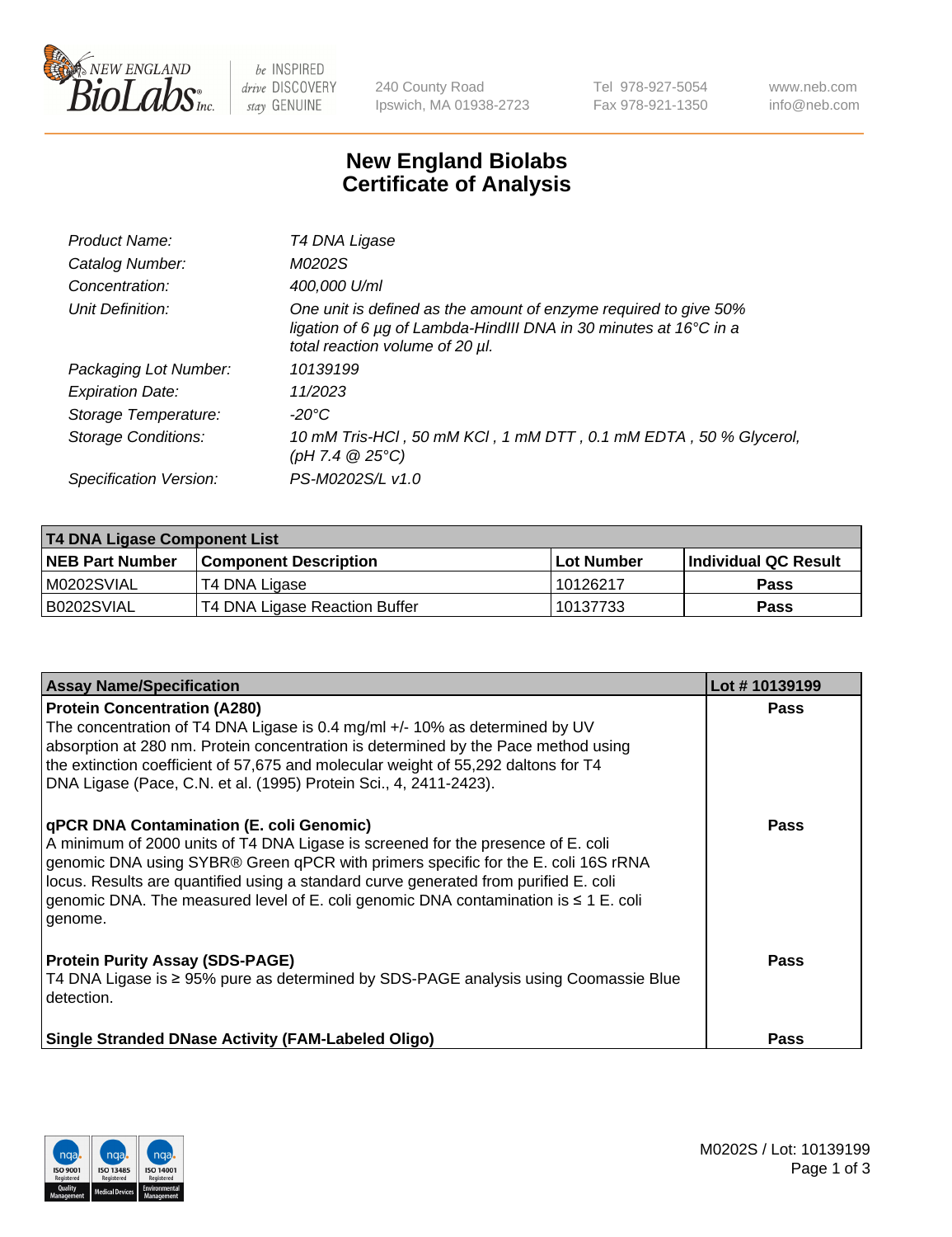

be INSPIRED drive DISCOVERY stay GENUINE

240 County Road Ipswich, MA 01938-2723 Tel 978-927-5054 Fax 978-921-1350 www.neb.com info@neb.com

| <b>Assay Name/Specification</b>                                                                                                                                                                                                                                                                                                                                      | Lot #10139199 |
|----------------------------------------------------------------------------------------------------------------------------------------------------------------------------------------------------------------------------------------------------------------------------------------------------------------------------------------------------------------------|---------------|
| A 50 µl reaction in CutSmart® Buffer containing a 20 nM solution of a fluorescent<br>internal labeled oligonucleotide and a minimum of 10,000 units of T4 DNA Ligase<br>incubated for 16 hours at 37°C yields <5% degradation as determined by capillary<br>electrophoresis.                                                                                         |               |
| <b>RNase Activity (Extended Digestion)</b><br>A 10 µl reaction in NEBuffer 4 containing 40 ng of a 300 base single-stranded RNA<br>and a minimum of 1 µl of T4 DNA Ligase is incubated at 37°C. After incubation for 16<br>hours, >90% of the substrate RNA remains intact as determined by gel electrophoresis<br>using fluorescent detection.                      | <b>Pass</b>   |
| <b>DNase Activity (Labeled Oligo, 3' extension)</b><br>A 50 µl reaction in CutSmart® Buffer containing a 20 nM solution of a fluorescent<br>labeled double-stranded oligonucleotide containing a 3' extension and a minimum of<br>10,000 units of T4 DNA Ligase incubated for 16 hours at 37°C yields <5% degradation<br>as determined by capillary electrophoresis. | Pass          |
| <b>DNase Activity (Labeled Oligo, 5' extension)</b><br>A 50 µl reaction in CutSmart® Buffer containing a 20 nM solution of a fluorescent<br>labeled double-stranded oligonucleotide containing a 5' extension and a minimum of<br>10,000 units of T4 DNA Ligase incubated for 16 hours at 37°C yields <5% degradation<br>as determined by capillary electrophoresis. | Pass          |
| Double Stranded DNase Activity (Labeled Oligo)<br>A 50 µl reaction in CutSmart® Buffer containing a 20 nM solution of a fluorescent<br>labeled double-stranded oligonucleotide containing a blunt end and a minimum of<br>10,000 units of T4 DNA Ligase incubated for 16 hours at 37°C yields <5% degradation<br>as determined by capillary electrophoresis.         | <b>Pass</b>   |
| <b>Exonuclease Activity (Radioactivity Release)</b><br>A 50 µl reaction in NEBuffer 1 containing 1 µg of a mixture of single and<br>double-stranded [3H] E. coli DNA and a minimum of 2000 units of T4 DNA Ligase<br>incubated for 4 hours at 37°C releases <0.1% of the total radioactivity.                                                                        | <b>Pass</b>   |
| <b>Endonuclease Activity (Nicking)</b><br>A 50 µl reaction in NEBuffer 1 containing 1 µg of supercoiled PhiX174 DNA and a<br>minimum of 2000 units of T4 DNA Ligase incubated for 4 hours at 37°C results in <10%<br>conversion to the nicked form as determined by agarose gel electrophoresis.                                                                     | <b>Pass</b>   |
| <b>Non-Specific DNase Activity (16 Hour)</b><br>A 50 µl reaction in NEBuffer 1 containing 1 µg of CIP-treated Lambda-HindIII DNA and<br>a minimum of 2000 units of T4 DNA Ligase incubated for 16 hours at 37°C results in a<br>DNA pattern free of detectable nuclease degradation as determined by agarose gel                                                     | Pass          |